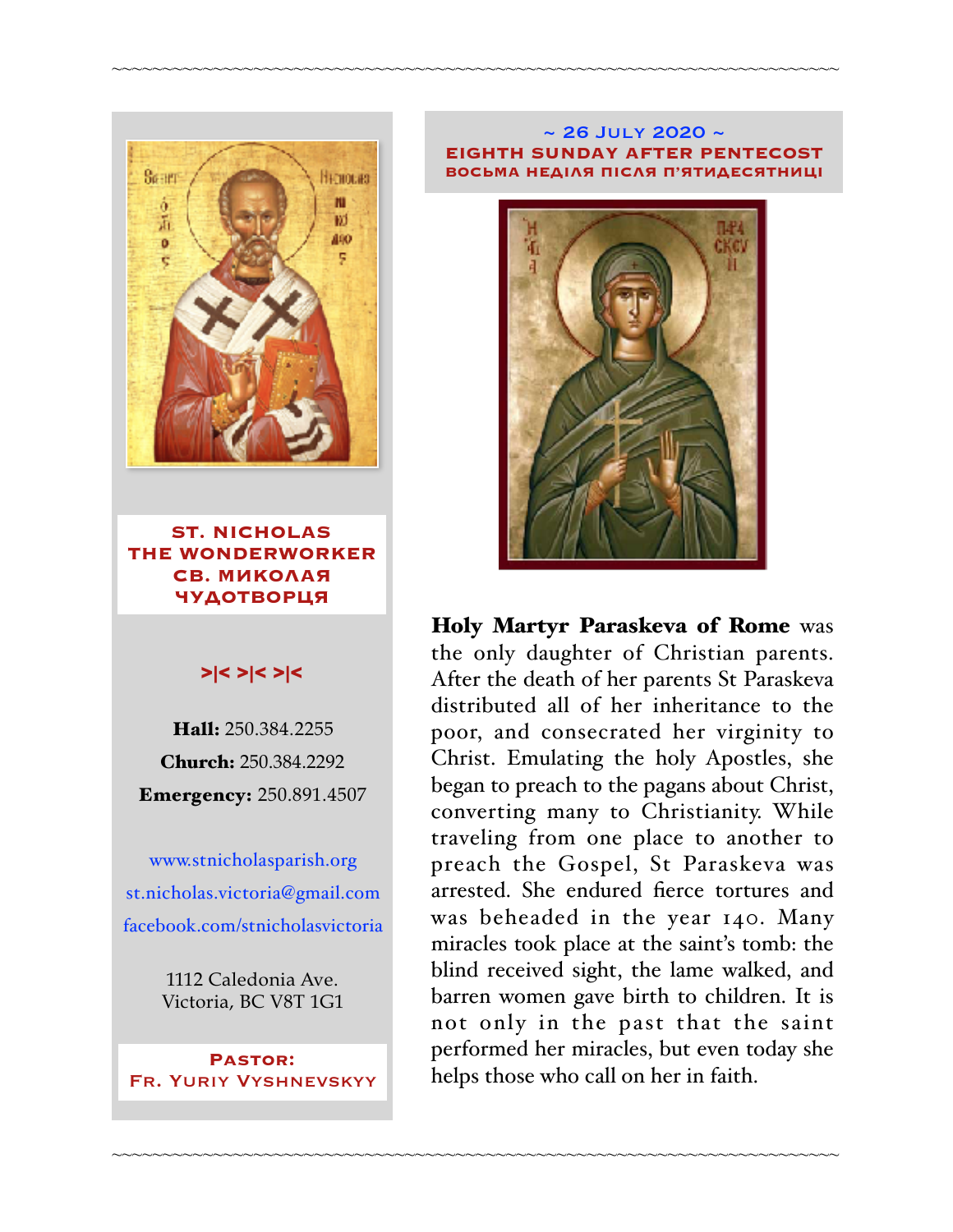| <b>SUNDAY HYMNS</b>                |                |                                                                         |                  |                |          |  |  |  |
|------------------------------------|----------------|-------------------------------------------------------------------------|------------------|----------------|----------|--|--|--|
| <b>OPENING HYMN</b>                |                | Увійди Єрею / Come My Friends pg. 238-239                               |                  |                |          |  |  |  |
| <b>COMMUNION HYMN</b>              |                | Витай Між Нами / With Solemn Greeting pg. 244-245                       |                  |                |          |  |  |  |
| <b>CLOSING HYMN</b>                |                | Наче Повний Голос Дзвону/Having Shared Your Loving Kindness pg. 270-271 |                  |                |          |  |  |  |
| <b>SUNDAY &amp; DAILY SCHEDULE</b> |                |                                                                         |                  |                |          |  |  |  |
| SUNDAY, Jul 26                     |                | Liturgy - for the Parishioners of St Nicholas Parish                    |                  |                | 10:00 AM |  |  |  |
| MONDAY, Jul 27                     |                | <b>NO SERVICES</b>                                                      |                  |                |          |  |  |  |
| TUESDAY, Jul 28                    |                | <b>NO SERVICES</b>                                                      |                  |                |          |  |  |  |
| WEDNESDAY, Jul 29                  |                | Divine Liturgy of St. John Chrysostom                                   |                  |                | 9:00 AM  |  |  |  |
| THURSDAY, Jul 30                   |                | Divine Liturgy of St. John Chrysostom                                   |                  |                | 9:00 AM  |  |  |  |
| FRIDAY, Jul 31                     |                | Divine Liturgy of St. John Chrysostom                                   | 9:00 AM          |                |          |  |  |  |
| SATURDAY, Aug 1                    |                | <b>NO SERVICES</b>                                                      |                  |                |          |  |  |  |
| <b>SUNDAY, Aug 2</b>               |                | Liturgy - for the Parishioners of St Nicholas Parish                    |                  |                | 10:00 AM |  |  |  |
|                                    |                |                                                                         |                  |                |          |  |  |  |
| <b>SUNDAY EPISTLE READERS</b>      |                |                                                                         |                  |                |          |  |  |  |
| <b>DATE</b>                        | <b>READING</b> |                                                                         | <b>UKRAINIAN</b> | <b>ENGLISH</b> |          |  |  |  |
| SUNDAY, Jul 26                     | 1 Cor 1:10-18  |                                                                         |                  |                |          |  |  |  |

~~~~~~~~~~~~~~~~~~~~~~~~~~~~~~~~~~~~~~~~~~~~~~~~~~~~~~~~~~~~~~~~~~~~~~~~

| 501111, 00120  | 1 CUI 1.10 TU    |                     |        |
|----------------|------------------|---------------------|--------|
| SUNDAY, Aug 2  | 1 Cor $3: 9-17$  |                     | $\sim$ |
| SUNDAY, Aug 9  | 1 Cor. 4: $9-16$ | NNNNNNNNNNNNNNNNNNN |        |
| SUNDAY, Aug 16 | 1 Cor. 9: $2-12$ |                     |        |
|                |                  |                     |        |

# PASTORAL MINISTRY & HOLY MYSTERIES

| given to the parish priest, and he should be contacted before any other arrangements are made |  |  |  |  |
|-----------------------------------------------------------------------------------------------|--|--|--|--|
|                                                                                               |  |  |  |  |
|                                                                                               |  |  |  |  |
|                                                                                               |  |  |  |  |
|                                                                                               |  |  |  |  |

*Eparchy of New Westminster~Bishop David Motiuk ~Apostolic Administrator~ [www.nweparchy.ca](http://www.nweparchy.ca)*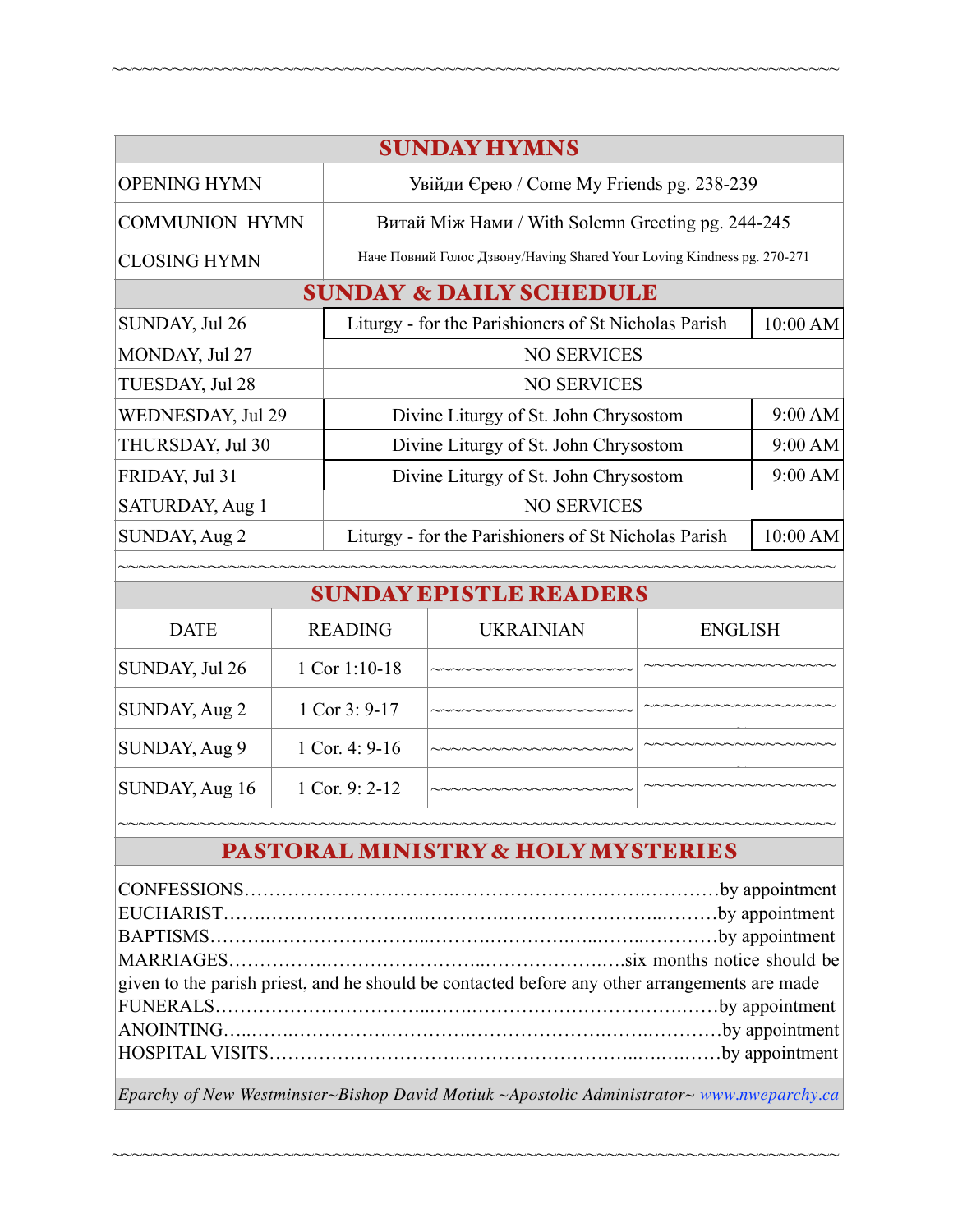## ANNOUNCEMENTS

~~~~~~~~~~~~~~~~~~~~~~~~~~~~~~~~~~~~~~~~~~~~~~~~~~~~~~~~~~~~~~~~~~~~~~~~

**HAPPY BIRTHDAY** to ARLENE STANIUL and all those who celebrated their birthdays this past week. May the Lord Our God continue to bless you abundantly and the Holy Mother of God protects you at all times. Многая Літа!

**PRAYER REQUEST:** Please keep in your prayers SYLVIA KELLY, CHARLOTTE KRAKOWSKI, RICHARD NEWBERRY, LANCE DELVES and other members of our parish, our family and friends who are ailing, in hospitals, nursing homes and those who are not able to join actively in their community.

**BEQUESTS & WILLS:** Leaving a bequeath is a process of giving a donation through your will. It is simply a distribution from your estate to a charitable organization through your last will and testament. It can be as small or as large a donation as you wish. It is important that you talk to your lawyer about the process. In your kindness please remember St Nicholas the Wonderworker Ukrainian Catholic Church in your bequeath and will. If anyone wishes to make such a bequeath in their will, the following clause may be included or added to a will: "I give, devise, and bequeath to **St Nicholas the Wonderworker Ukrainian Catholic Parish -** *1112 Caledonia Avenue, Victoria BC, V8T 1G1*, the sum of \$  $\degree$  (or  $\degree$  % of my estate), to be used for the benefit of the parish and it's pastoral activities."

**EXECUTE STREAMING OF THE DIVINE LITURGIES:** as we start to re-open our churches to the public the live streaming of the services from St. Nicholas parish will continue as usual. Every Sunday at 10AM.

**WE SHARE THE AIR:** Please keep it healthy and fragrant free. Someone in this area is scent-sitive. The chemicals used in scented products can make some people sick, especially those with fragrance sensitivities, asthma, allergies and other respiratory ailments. PLEASE DO NOT \*wear perfume, cologne, lotion, aftershave and other fragrances; \*USE unscented personal care products. Be Sensitive to Others. Thank you for your understanding. *St. Nicholas parish.* 

**WE JULY 19 DONATIONS** - Envelope collection: \$631.00; Pre-authorized donations July 13 to July 19: \$135.00. **TOTAL: \$766.** May God bless and reward you abundantly for your generosity!

~~~~~~~~~~~~~~~~~~~~~~~~~~~~~~~~~~~~~~~~~~~~~~~~~~~~~~~~~~~~~~~~~~~~~~~~



**EXAMPLE ONLINE** to St. Nicholas parish: [www.canadahelps.org/en/dn/45460](http://www.canadahelps.org/en/dn/45460)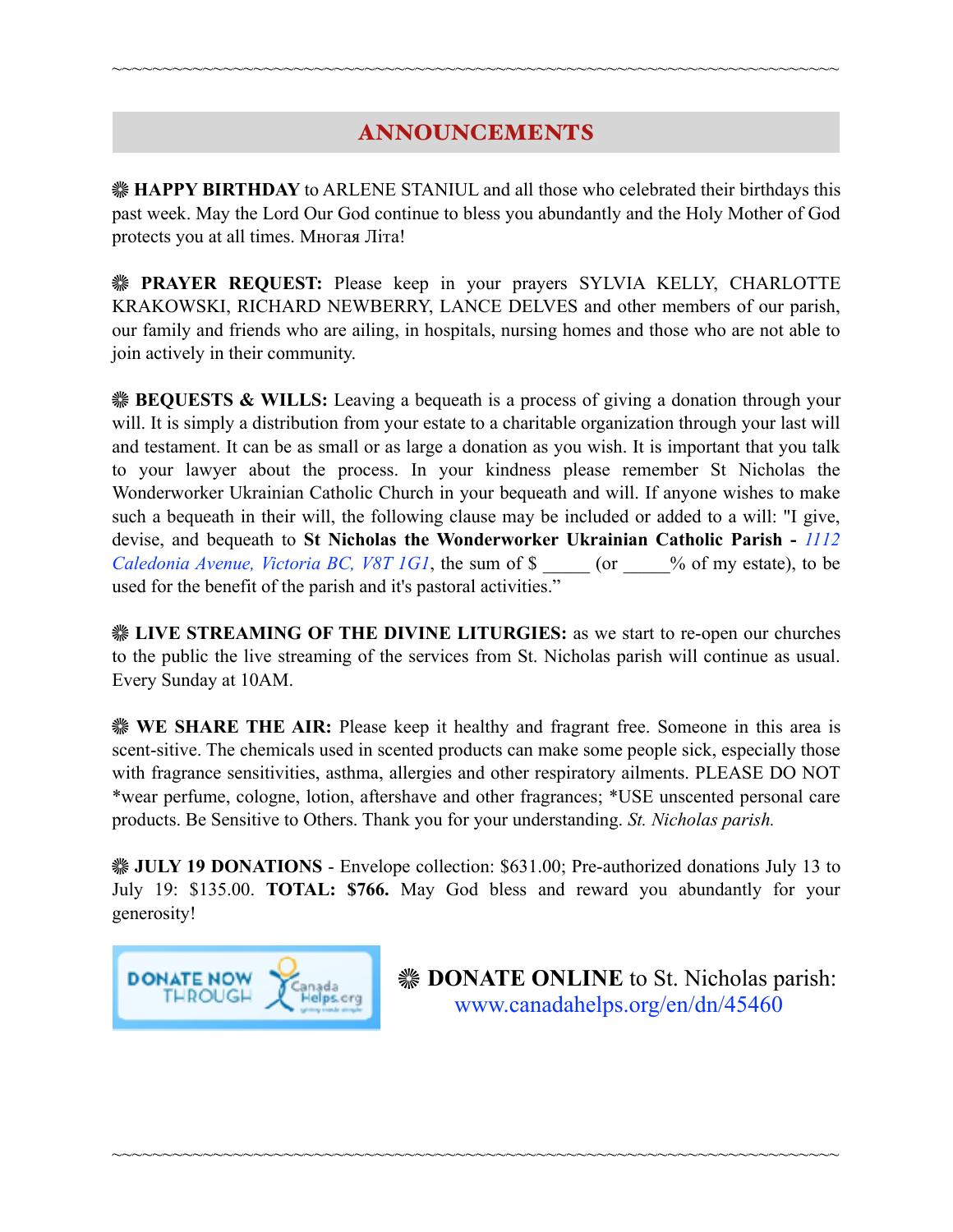## DIVINE LITURGY PROPERS

~~~~~~~~~~~~~~~~~~~~~~~~~~~~~~~~~~~~~~~~~~~~~~~~~~~~~~~~~~~~~~~~~~~~~~~~

#### *The Divine Liturgy of our Father among the Saints John Chrysostom*

**Troparion, Tone 7:** By Your cross You destroyed death;\* You opened Paradise to the thief;\* You changed the lamentation of the myrrh-bearers to joy,\* and charged the apostles to proclaim\* that You are risen, O Christ our God,\* offering great mercy to the world.

**Glory: Kontakion, Tone 7:** No longer shall the dominion of death be able to hold humanity,\* for Christ went down shattering and destroying it s powers.\* Hades is bound.\* The prophets exult with one voice.\* The Saviour has come for those with faith, saying:\* "Come forth, O faithful, to the resurrection!"

**Now: Theotokion, Tone 7:** O all-praised treasury of our resurrection, we hope in you,\* bring us up from the pit and depth of sin,\* for you have saved those subject to sin\* by giving birth to our Salvation,\* O Virgin before childbirth, and Virgin in childbirth,\* and still a Virgin after childbirth.

**Prokeimenon, Tone 7:** The Lord will give strength to His people;<sup>\*</sup> the Lord will bless His people with peace. *Verse:* Bring to the Lord, O you sons of God; bring to the Lord young rams. *(Psalm 28:11,1)* 

**Epistle - 1 Cor. 1:10-18 - A Reading from the Letter of Saint Apostle Paul to Corinthians:**  Brothers and sisters, I appeal to you by the name of our Lord Jesus Christ, that all of you agree and that there be no dissensions among you, but that you be united in the same mind and the same judgment. For it has been reported to me by Chloe's people that there is quarrelling among you, my brethren. What I mean is that each one of you says, "I belong to Paul," or "I belong to Apollos," or "I belong to Cephas," or "I belong to Christ." Is Christ divided? Was Paul crucified for you? Or were you baptized in the name of Paul? I am thankful that I baptized none of you except Crispus and Gaius; lest any one should say that you were baptized in my name. (I did baptize also the household of Stephanas. Beyond that, I do not know whether I baptized anyone else.) For Christ did not send me to baptize but to preach the gospel, and not with eloquent wisdom, lest the cross of Christ be emptied of its power. For the word of the cross is folly to those who are perishing, but to us who are being saved it is the power of God.

**Alleluia, Tone 7:** *Verse:* It is good to give praise to the Lord; and to sing to Your name, O Most High. *<u>Verse:</u>* To announce Your mercy in the morning, and Your truth every night. *(Psalm 91:2,3)* 

**Gospel - Mt. 14:14-22 -** At that time, when Jesus went ashore, he saw a great crowd; and he had compassion for them and cured their sick. When it was evening, the disciples came to him and said, 'This is a deserted place, and the hour is now late; send the crowds away so that they may go into the villages and buy food for themselves.' Jesus said to them, 'They need not go away;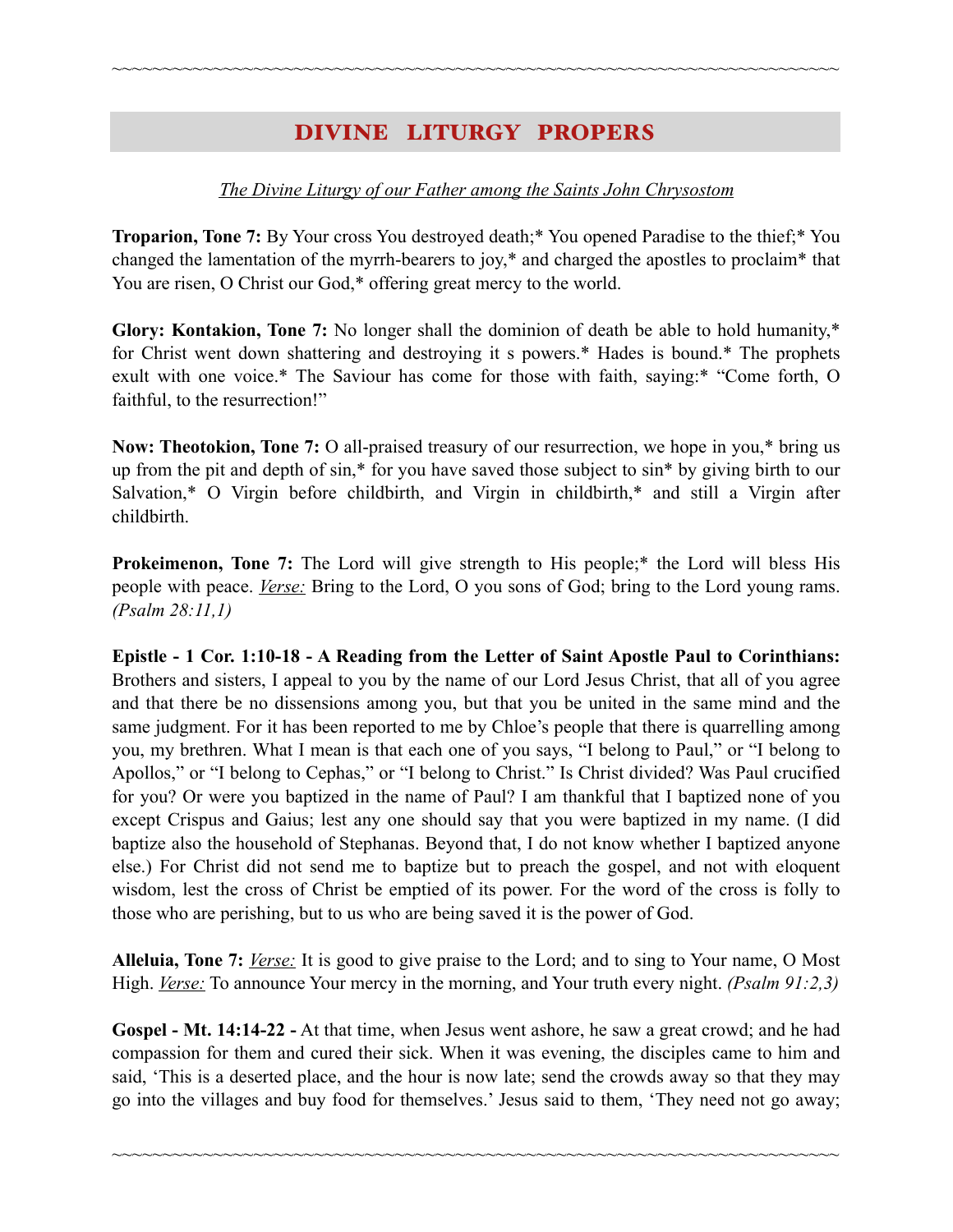you give them something to eat.' They replied, 'We have nothing here but five loaves and two fish.' And he said, 'Bring them here to me.' Then he ordered the crowds to sit down on the grass. Taking the five loaves and the two fish, he looked up to heaven, and blessed and broke the loaves, and gave them to the disciples, and the disciples gave them to the crowds. And all ate and were filled; and they took up what was left over of the broken pieces, twelve baskets full. And those who ate were about five thousand men, besides women and children. Immediately he made the disciples get into the boat and go on ahead to the other side, while he dismissed the crowds.

~~~~~~~~~~~~~~~~~~~~~~~~~~~~~~~~~~~~~~~~~~~~~~~~~~~~~~~~~~~~~~~~~~~~~~~~

**Communion Hymn:** Praise the Lord from the heavens;\* praise Him in the highest.\* Alleluia, alleluia,\* alleluia. *(Psalm 148:1)*

### **>|< >|< >|<**

**Тропар, глас 7:** 3нищив Ти хрестом Твоїм смерть,\* відчинив розбійникові рай,\* мироносицям плач на радість перемінив\* і апостолам звелів проповідувати,\* що воскрес Ти, Христе Боже,\* даючи світові велику милість.

**Слава: Кондак, глас 7:** Вже більше влада смерти не зможе людей держати,\* зійшов бо Христос, знищивши і знівечивши сили її,\* зв'язується ад,\* пророки ж однодушно радіють.\* З'явився Спас тим, що вірують, промовляючи:\* Виходьте, вірні, до воскресіння.

**І нині: Богородичний, глас 7:** Як на скарбницю нашого воскресіння,\* надіємось на Тебе, Всехвальна,\* тож виведи нас з ями й безодні прогріхів,\* бо Ти спасла підлеглих гріхам, породивши наш Спасіння.\* Як перед народ-женням ти була Діва,\* так і в родженні і по народженні, Ти залишилась Дівою.

**Прокімен, глас 7:** Господь силу людям Своїм дасть,\* Господь поблагословить людей своїх миром. *Стих:* Принесіть Господеві, сини Божі, принесіть Господеві молодих баранців.

**Апостол - 1 Кoр. 1:10-18 - До Коринтян Послання Святого Апостола Павла Читання:** Браття і сестри, благаю вас ім'ям Господа нашого Ісуса Христа, щоб ви всі те саме говорили; щоб не було розколів поміж вами, але щоб були поєднані в однім розумінні й у одній думці. Я бо довідався про вас, мої брати, від людей Хлої, що між вами є суперечки. Казку ж про те, що кожен з вас говорить: «Я – Павлів, а я – Аполлосів, а я – Кифин, а я – Христів.» Чи ж Христос розділився? Хіба Павло був розп'ятий за вас? Або хіба в Павлове ім'я ви христилися? Дякую Богові, що я нікого з вас не охристив, крім Криспа та Ґая, щоб не сказав хтось, що ви були охрищені в моє ім'я. Охристив я теж дім Стефана; а більш не знаю, чи христив я когось іншого. Христос же послав мене не христити, а благовістити, і то не мудрістю слова, щоб хрест Христа не став безуспішним. Бо слово про хрест – глупота тим, що погибають, а для нас, що спасаємося, сила Божа.

**Алилуя, глас 7:** *Стих:* Добре воно - прославляти Господа, і співати Твоєму імені, Всевишній. *Стих:* Звіщати вранці Твою милість, ночами - Твою вірність.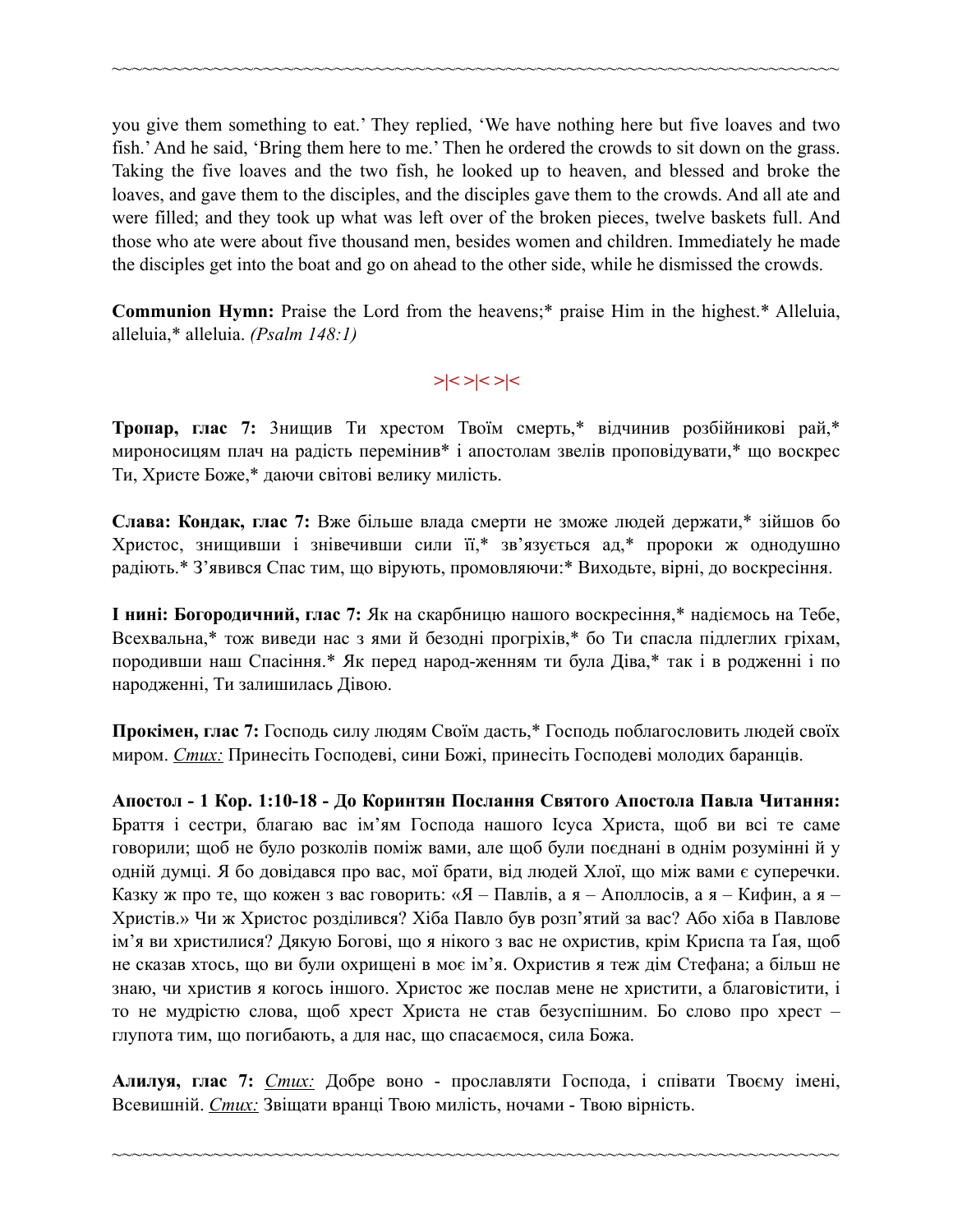**Євангеліє - Мт. 14:14-22 -** У той час, вийшовши, Ісус побачив силу народу і змилосердився над ними та вигоїв їхніх недужих. Якже настав вечір, підійшли до нього його учні й кажуть: "Пусте це місце та й час минув уже. Відпусти людей, нехай ідуть по селах та куплять собі поживи." А Ісус сказав їм: "Не треба їм відходити: дайте ви їм їсти." Вони ж мовлять до нього: "Ми маємо тут тільки п'ять хлібів і дві рибі." Тоді він каже: "Принесіть мені їх сюди." І, звелівши народові посідати на траві, взяв п'ять хлібів і дві риби, підвів очі до неба, поблагословив і розламав ті хліби, і дав учням, а учні – людям. Всі їли до наситу й назбирали куснів, що зосталися, дванадцять кошів повних. Тих же, що їли, було яких п'ять тисяч чоловіків, окрім жінок та дітей. І зараз же спонукав учнів увійти до човна й переплисти на той бік раніше від нього, тим часом як він відпускав народ.

~~~~~~~~~~~~~~~~~~~~~~~~~~~~~~~~~~~~~~~~~~~~~~~~~~~~~~~~~~~~~~~~~~~~~~~~

**Причасний:** Хваліте Господа з небес,\* хваліте Його на висотах. Алилуя, алилуя, алилуя!

## PRAYER DURING THE CORONAVIRUS OUTBREAK



Jesus Christ, you travelled through towns and villages "curing every disease and illness." At your command, the sick were made well. Come to our aid now, in the midst of the global spread of the coronavirus, that we may experience your healing love.

 Heal those who are sick with the virus. May they regain their strength and health through quality medical care.

Heal us from our fear, which prevents nations from working together and neighbours from helping one another.

Heal us from our pride, which can make us claim invulnerability to a disease that knows no borders.

Stay by our side in this time of uncertainty and sorrow. Be with those who have died from the virus. May they be at rest with you in your eternal peace. Be with the families of those who are sick or have died. As they worry and grieve, defend them from illness and despair. May they know your peace. Be with the doctors, nurses, researchers and all medical professionals who seek to heal and help those affected and who put themselves at risk in the process. May they know your protection and peace. Be with our priests and spiritual care givers. May they know that they are loved and cared for.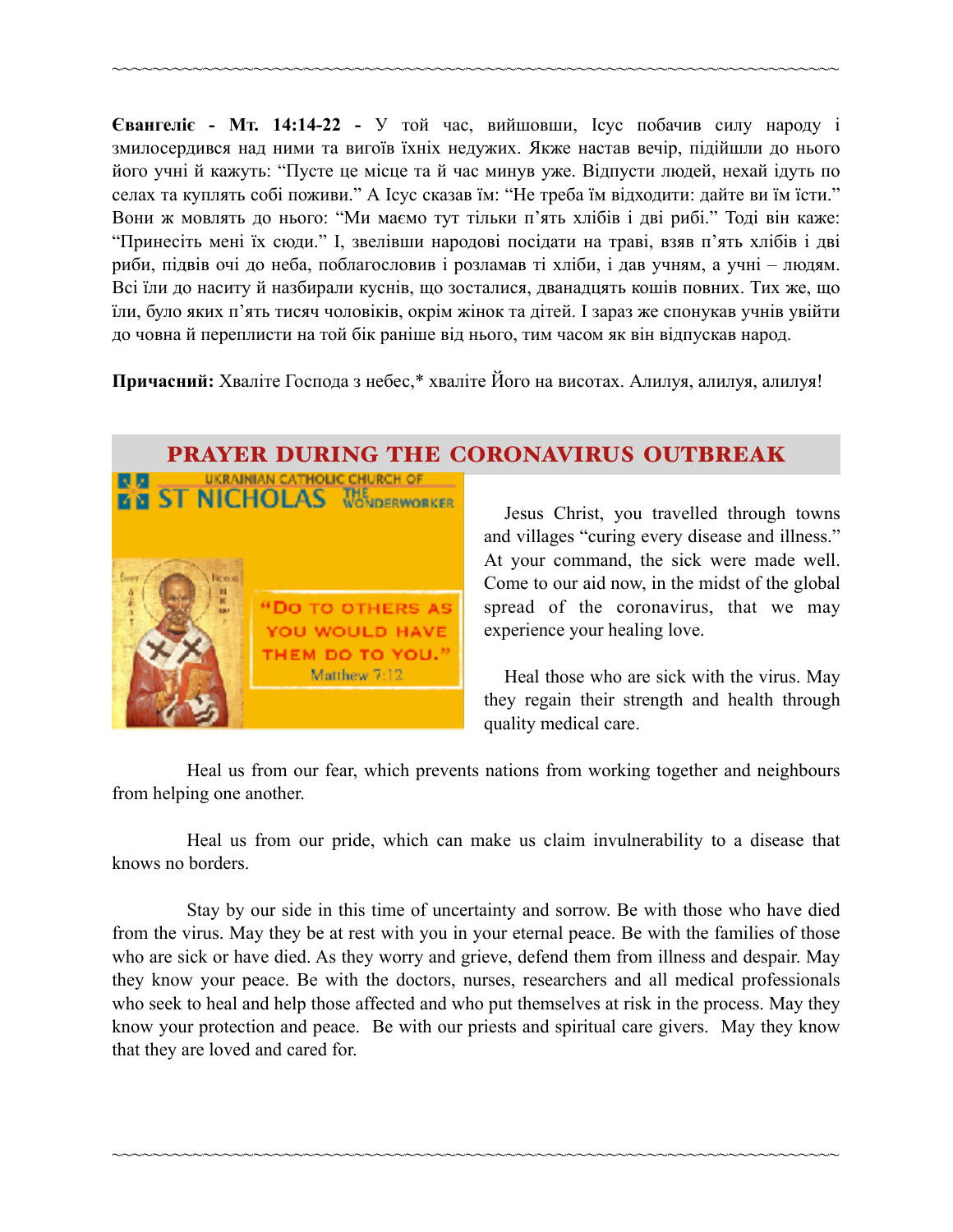Be with the leaders of all nations. Give them the foresight to act with charity and true concern for the well-being of the people they are meant to serve. Give them the wisdom to invest in long-term solutions that will help prepare for or prevent future outbreaks. May they know your peace, as they work together to achieve it on earth.

~~~~~~~~~~~~~~~~~~~~~~~~~~~~~~~~~~~~~~~~~~~~~~~~~~~~~~~~~~~~~~~~~~~~~~~~

Whether we are home or abroad, surrounded by many people suffering from this illness or only a few, Jesus Christ, stay with us as we endure and mourn, persist and prepare. In place of our anxiety, give us your peace.

For You are a God of mercy, kindness, and love, and we glorify You, Father, Son, and Holy Spirit, now and for ever and ever. Amen.

### **>|< >|< >|<**

#### **МОЛИТВА ПІД ЧАС СПАЛАХУ КОРОНАВІРУСУ**

Ісусе Христе, ти подорожував по містах і селах, оздоровлюючи від хвороб і немочей. За Твоїм повелінням хворі видужували. У час пандемії коронавірусу повели цій хворобі відступити, щоб ми відчули Твою оздоровлюючу любов.

Вилікуй тих, хто хворий вірусом. Нехай вони відновлять свої сили та здоров'я завдяки якісній медичній допомозі.

Вилікуй нас від нашого страху, який заважає націям спільно працювати та сусідам допомагати один одному.

Вилікуй нас від нашої гордості, яка може змусити нас претендувати на невразливість до захворювання, що не знає меж.

Залишайся поруч у цей час невизначеності та смутку. Будь з тими, хто помер від вірусу. Нехай вони спочивають з Тобою у вічному спокої. Будь з родинами тих, хто хворий або помер, коли вони турбуються і сумують, захищай їх від хвороб і відчаю. Нехай вони знають Твій спокій.

Будь з лікарями, медсестрами, дослідниками та всіми медичними працівниками, котрі прагнуть вилікувати та допомогти постраждалим та, котрі піддають себе ризику в своїй праці. Нехай вони знають Твій захист і спокій.

Будь з нашими священиками та духовними опікунами. Нехай вони знають, що їх люблять і піклуються про них.

Будь з лідерами всіх націй. Дай їм передбачення діяти милосердно та зі справжньою турботою про добробут людей, котрим вони призначені служити. Надай їм мудрості інвестувати у довгострокові рішення, які допоможуть підготуватися або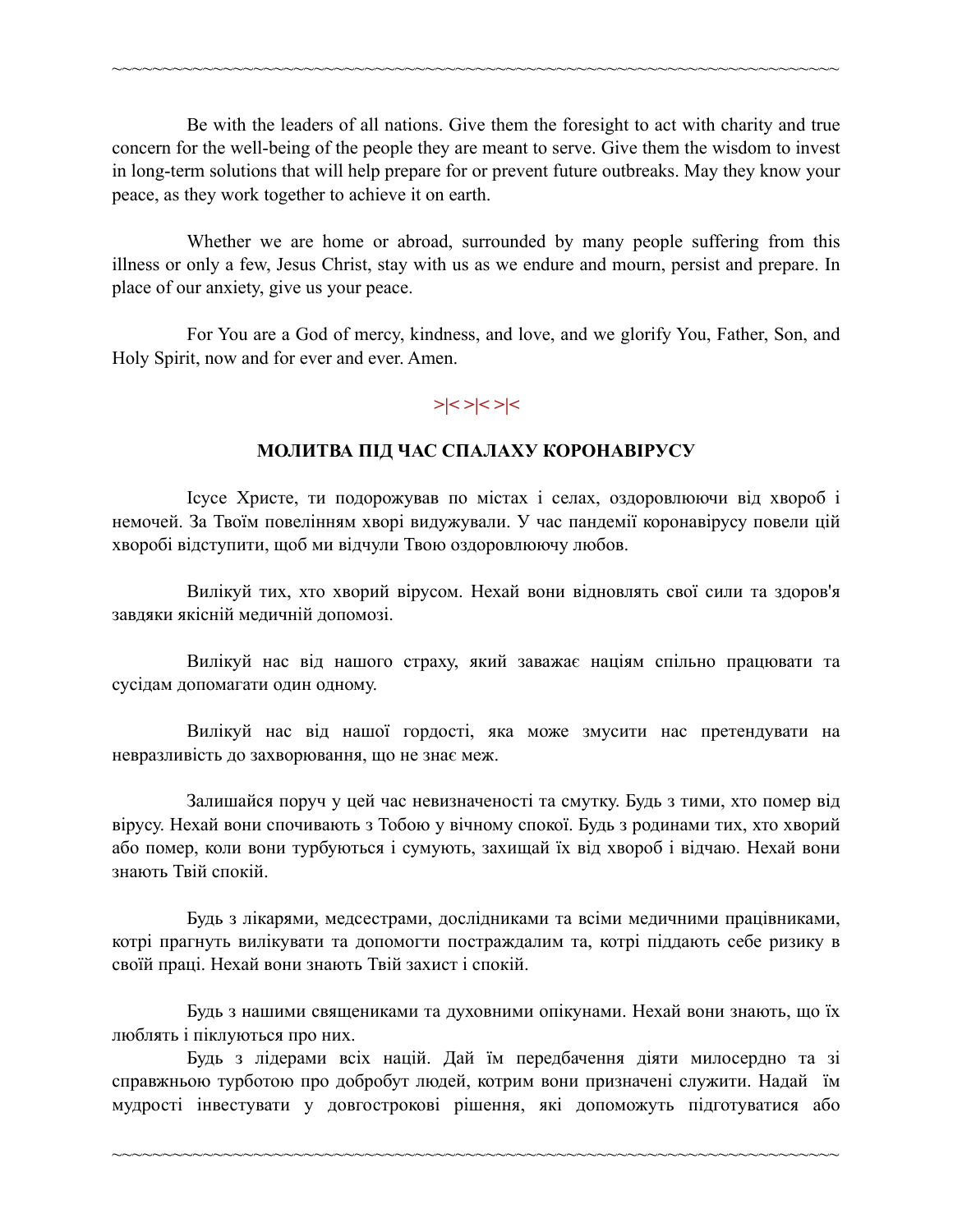запобігти майбутнім спалахам. Нехай вони пізнають Твій мир, коли разом працюють над досягненням його на землі.

~~~~~~~~~~~~~~~~~~~~~~~~~~~~~~~~~~~~~~~~~~~~~~~~~~~~~~~~~~~~~~~~~~~~~~~~

Будь ми вдома чи за кордоном, в оточенні багатьох людей, які страждають цією хворобою, або наодинці, Ісусе Христе, залишайтеся з нами, коли ми терпимо і сумуємо. Замість нашої тривоги дай нам спокій.

Бо Ти - Бог милосердя, доброта та любов, і ми прославляємо Тебе, Отця, і Сина, і Святого Духа, нині, і повсякчас, і на віки вічні. Амінь.

## THE DOMESTIC CHURCH: A PLACE OF PRAYER AND BLESSING. FOOD FOR THOUGHT IN A TIME OF PANDEMIC

#### *by Very Rev. Andrij Onuferko*

 As we are confronted with the reality of our churches being closed to the general public, we have been given a unique opportunity to build up and strengthen **our Christian home as domestic church**. In the Vibrant Parish program, we encouraged our parishes to fulfil their mission as "a place to encounter the living Christ." Today we have an opportunity to extend that same understanding of encounter with Christ to the place where we live, be it with our immediate family or community, or by ourselves. In order for this to happen, we need to remind ourselves of the priestly vocation we all share by virtue of our Baptism.

 Fundamental to **our Christian understanding of the priesthood** is the notion that in reality, we have only ONE PRIEST, our Lord and Saviour Jesus Christ, the perfect mediator between God and mankind. When a bishop or priest celebrates the Divine Liturgy, it is Christ who is mystically present HERE, TODAY, FOR US. Indeed, during the Cherubic Hymn, the priest literally says: "For it is You Who offer and You Who are offered; it is You who receive and You who are given, O Christ our God." And while the ministerial priesthood in celebrating the Holy Mysteries shares in the High Priesthood of Christ in a special way, all of us as baptized Christians have a priestly vocation. We are called to be a community of priests, as foreseen in the Old Testament: "You shall be a kingdom of priests, a holy nation" ([Exodus 19:6\)](https://biblia.com/bible/rsvce/Exod%2019.6). So, what does a priest actually do and how is that reflected in our domestic church as a place of prayer, blessing and holiness? All of us are:

**Called to PRAY for ourselves and for others.** In this time of pandemic, let us pray for our family members, our Bishop and eparchial clergy, our fellow parishioners, our health care providers, our government authorities, all those throughout the world who are suffering. Let us take this opportunity to restore family prayer in our homes and find new ways to connect with one another in prayer as a Christian community, especially united with our parish priest, as he celebrates the Eucharist and other services on our behalf.